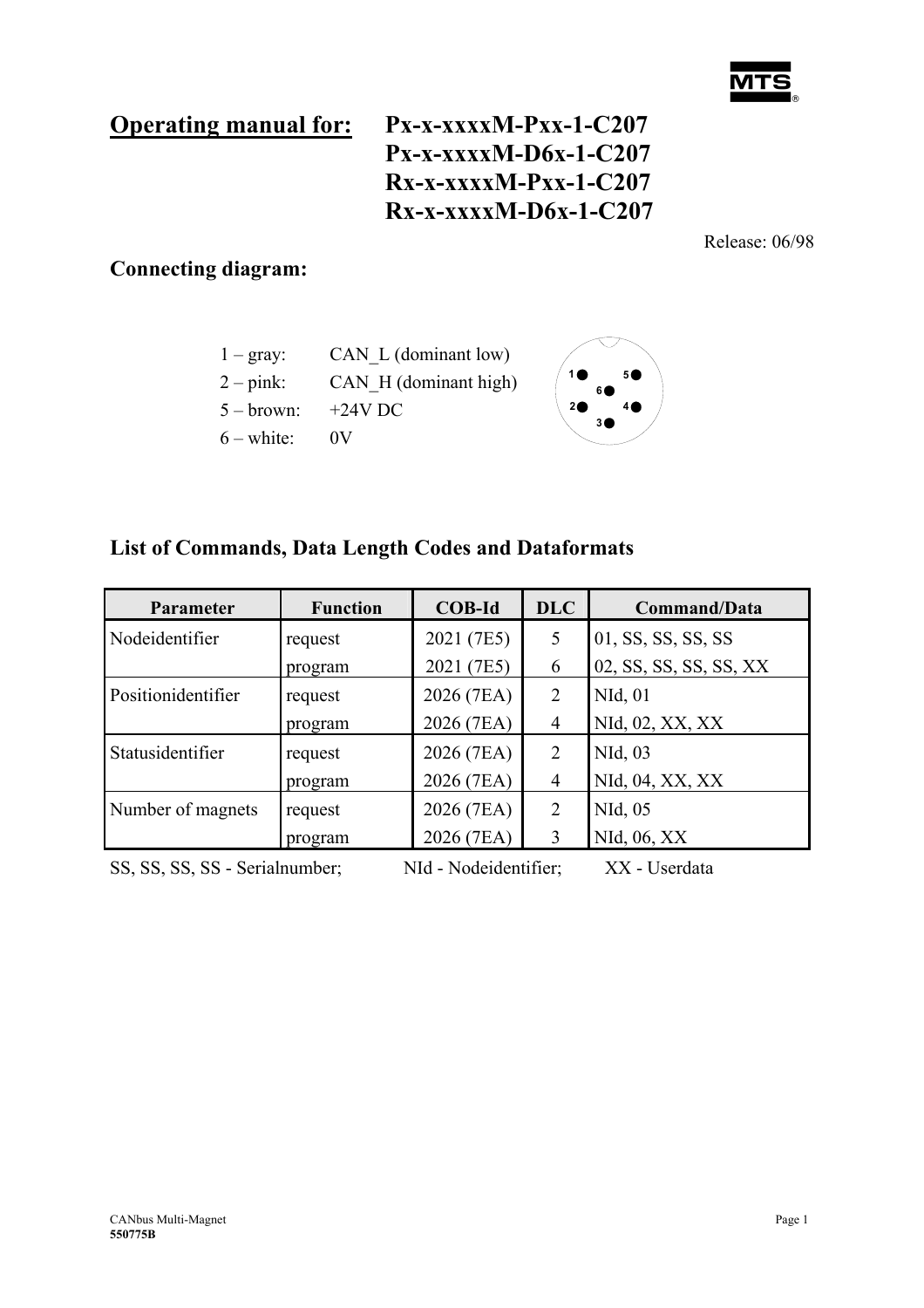### **Explanation of Programming**

During the installation or the programming of new data the transducer works as a slave. After each programming instruction the transducer answeres with a recognition string so that the PLC can verify if the transducer gets the right information.

During the normal operating the parameter needn't to be programmed after the power up, because the parameter are stored in an EEPROM.

The position- and statusinformation must be polled from the PLC using *Remoteframes* on the positionidentifier or statusidentifier.

#### **Nodeidentifier**

The nodeidentifier is used for the fast and easy response of the CAN clients. Each CAN client gets his own nodeidentifier. This identifier is programmed during installation by using the serial number of the transducer (printed on transducer label). The serial number must be send in the following way:

serial number on transducer label: i.e. FNr.: 97020235 serial number for communication protocol: 97 02 02 35

*Example of requesting the nodeidentifier (SN = 97020235; NId = 03)* 

| <b>Source</b> | <b>COB-ID</b> | Data                   | <b>Destination</b> |
|---------------|---------------|------------------------|--------------------|
| Controler     | 2021          | 01; 97; 02; 02; 35     | Transducer         |
| Transducer    | 2020          | 01; 97; 02; 02; 35; 03 | Controler          |

*Example of programming the nodeidentifier (SN = 97020235; NId = 04)*

| <b>Source</b> | <b>COB-ID</b> | Data                   | <b>Destination</b> |
|---------------|---------------|------------------------|--------------------|
| Controler     | 2021          | 02; 97; 02; 02; 35; 04 | Transducer         |
| Transducer    | 2020          | 02; 97; 02; 02; 35; 04 | Controler          |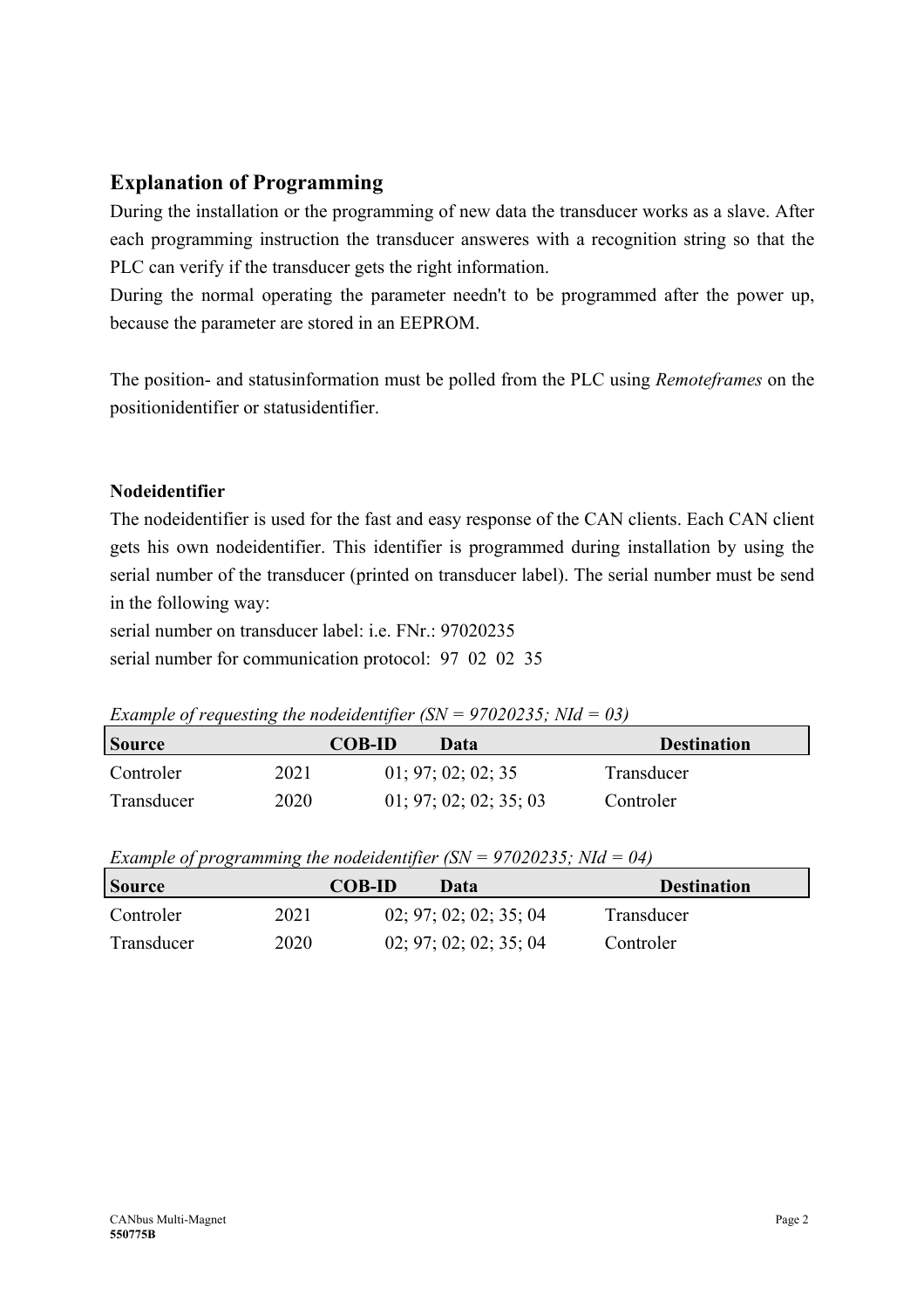#### **Positionidentifier**

The positionidentifier is the identifier with which the transducer sends his position data on the CAN bus. The position data must be read by using a *remote frame* on the position identifier. The positionidentifier determines the priority of the message. A message with a low identifier has higher priority than a message with a high identifier.

After receiving the Position Remote the transducer will send back the whole position package as a fragmented protocoll.

*Example of requesting the positionidentifier (NId = 04; PosId = 1E5)*

| <b>Source</b> | <b>COB-ID</b> |       | Data           | <b>Destination</b> |
|---------------|---------------|-------|----------------|--------------------|
| Controler     | 2026          | 04:01 |                | Transducer         |
| Transducer    | 2025          |       | 04; 01; 01; E5 | Controler          |

*Example of programming the positionidentifier (NId = 04; PosId = 13F)*

| <b>Source</b> | <b>COB-ID</b> | Data           | <b>Destination</b> |
|---------------|---------------|----------------|--------------------|
| Controler     | 2026          | 04;02;01;3F    | Transducer         |
| Transducer    | 2025          | 04; 02; 01; 3F | Controler          |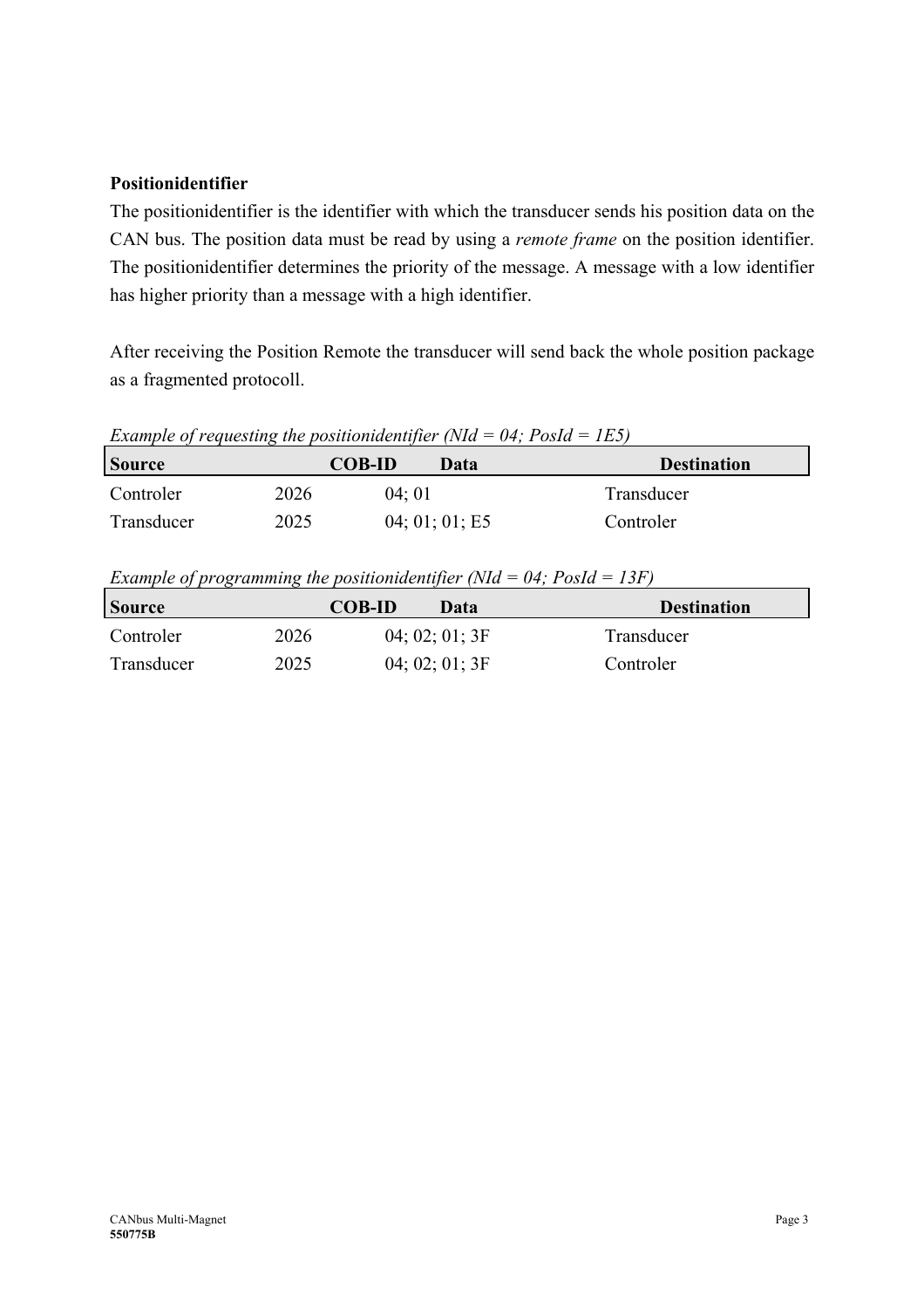#### **Statusidentifier**

The statusidentifier is the identifier with which the transducer sends his status information, as for example transducer fault or wrong number of magnets. The status information must be read by using a *remote frame* on the status identifier. The statusidentifier determines the priority of the message. A message with a low identifier has higher priority than a message with a high identifier.

*Example of requesting the statusidentifier (NId = 03; StatId = 200)*

| <b>Source</b> |      | <b>COB-ID</b> | Data           | <b>Destination</b> |
|---------------|------|---------------|----------------|--------------------|
| Controler     | 2026 | 03:03         |                | Transducer         |
| Transducer    | 2025 |               | 03; 03; 02; 00 | Controler          |

*Example of programming the statusidentifier (NId = 03; StatId = 200)*

| <b>Source</b> | <b>COB-ID</b> | Data           | <b>Destination</b> |
|---------------|---------------|----------------|--------------------|
| Controler     | 2026          | 03; 04; 02; 00 | Transducer         |
| Transducer    | 2025          | 03; 04; 02; 00 | Controler          |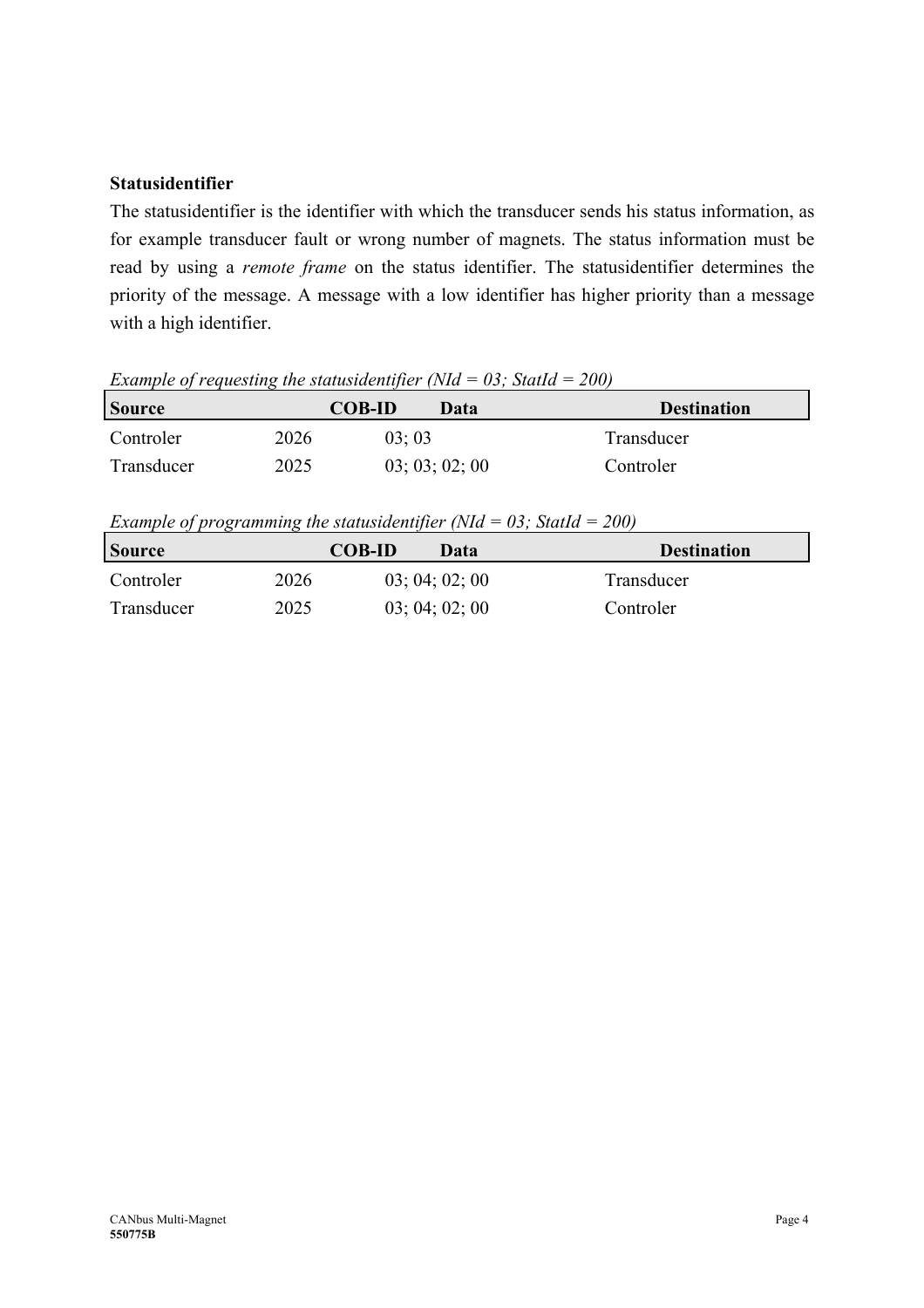#### **Number of magnets**

It is possible to programm the number of magnets which should be on the transducer. If the number of programmed magnets is not equal to the real number of magnets on the transducer, to bits in the status message will show this.

As more magnets are be programmed,as more message blocks will be send.

*Example of requesting the number of magnets (NId = 04; number = 10)*

| <b>Source</b> | <b>COB-ID</b> |            | Data | <b>Destination</b> |
|---------------|---------------|------------|------|--------------------|
| Controler     | 2026          | 04:05      |      | Transducer         |
| Transducer    | 2025          | 04; 05; 0A |      | Controler          |

*Example of programming the number of magnets (NId = 04; number = 11)* 

| <b>Source</b> | <b>COB-ID</b> | Data       | <b>Destination</b> |
|---------------|---------------|------------|--------------------|
| Controler     | 2026          | 04; 06; 0B | Transducer         |
| Transducer    | 2025          | 04; 06; 0B | Controler          |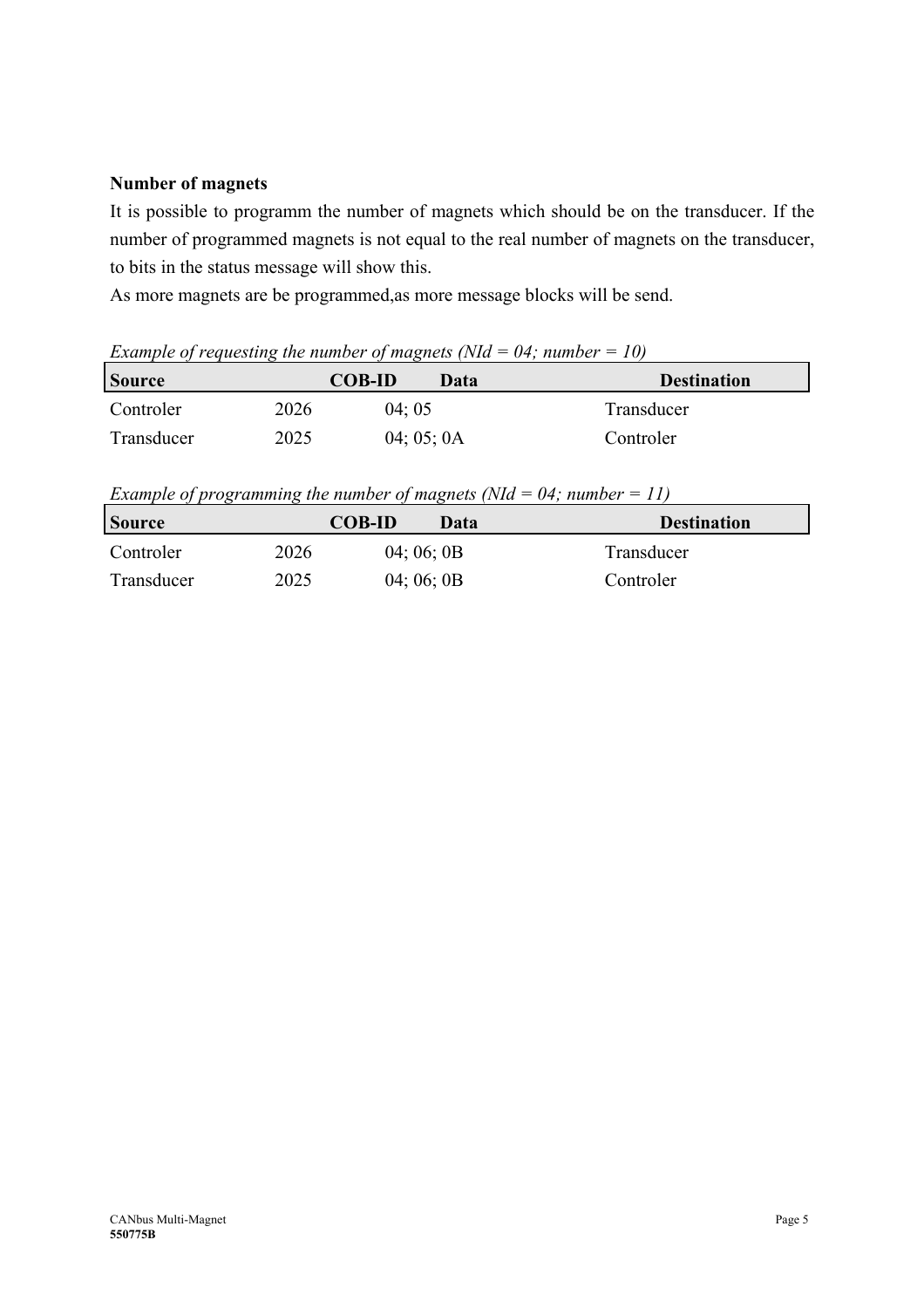#### **Statusinformation**

The statusinformation must be polled from the PLC by using a *Remoteframe* on the statusidentifier.

The statusinformation looks like follows:

| B7 | <b>B6</b> | B5   | R4 | B3                | B <sub>2</sub> | ΒO |
|----|-----------|------|----|-------------------|----------------|----|
|    | --        | -M-. |    | $\mathbf{v}$<br>л |                | V  |

| $SW^{\mathcal{L}}$ | <b>Status Transducer</b>       | $0 =$ transducer ok                          |
|--------------------|--------------------------------|----------------------------------------------|
|                    |                                | $1 =$ transducer fault                       |
| $SE^+$             | <b>Status EEPROM</b>           | $0 =$ checksumm ok                           |
|                    |                                | $1 =$ checksummm fault                       |
|                    | $M+$ und M-: Number of magnets | $0 =$ Number of magnets on the transducer ok |
|                    |                                | $1 =$ less magnets than programmed           |
|                    |                                | $2 =$ more magnets than programmed           |
|                    |                                |                                              |